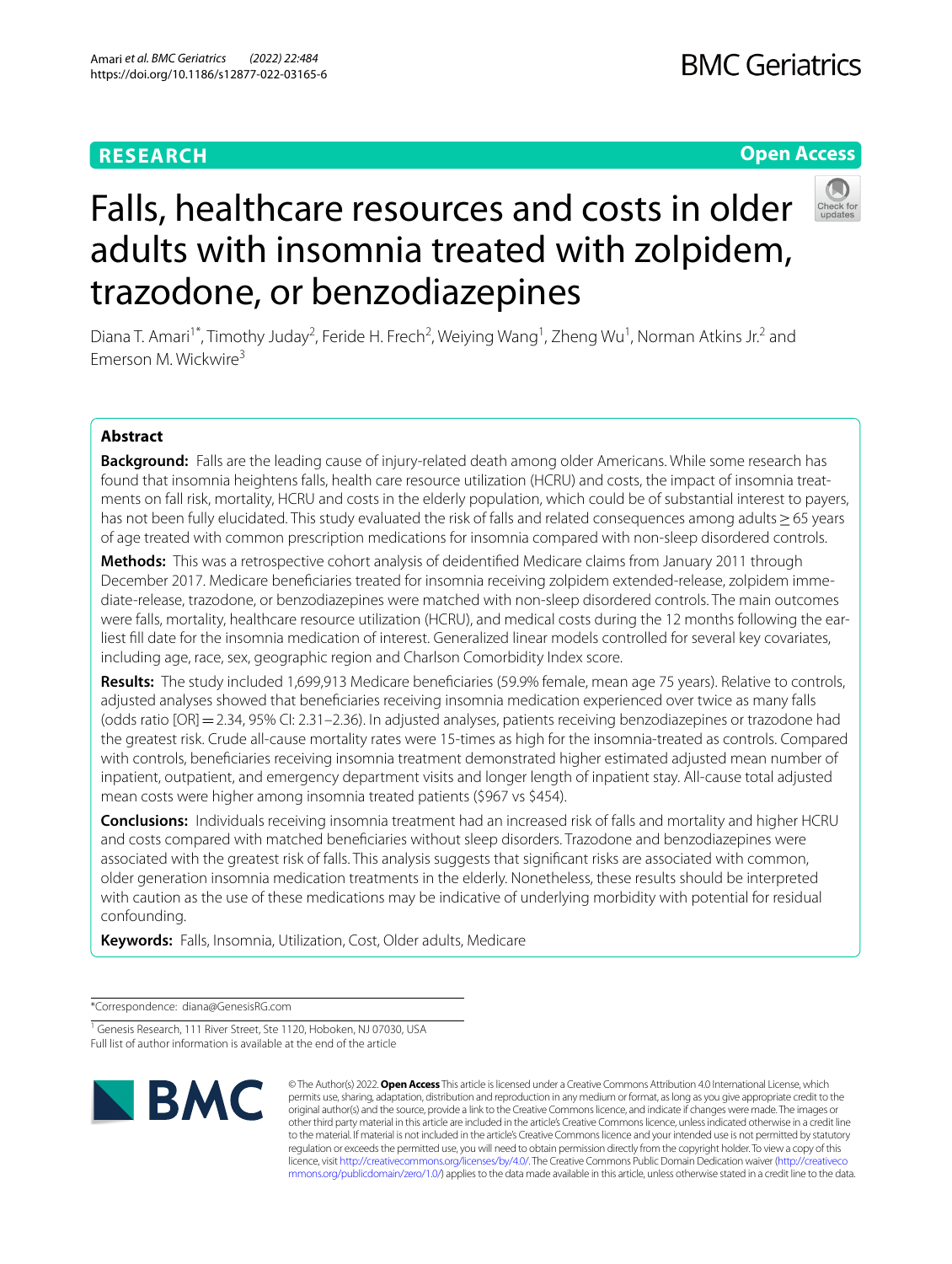## **Background**

Falls are the leading cause of injury-related deaths among older adults (ie, age > 65 years) [[1\]](#page-10-0) and incur a substantial economic burden due to costs associated with subsequent fractures, hospital visits, and long-term care [[2\]](#page-10-1). In particular, medication-related falls or fractures are recognized as an important consideration for clinicians when initiating new pharmacotherapy in older adult patients. Clinical experts have published guidelines, such as the American Geriatrics Society (AGS) Beers Criteria [\[3](#page-10-2)], to help inform treatment decisions. However, details on guideline use when treating certain conditions are scant.

Insomnia, a common sleep–wake disorder characterized by difficulty initiating or maintaining sleep or both, is more prevalent among older adults [\[4,](#page-10-3) [5](#page-10-4)] and older adults are more likely to be prescribed medication for insomnia treatment [[6\]](#page-10-5). Medication classes commonly used to treat insomnia – including benzodiazepines and z-drugs (i.e. non-benzodiazepine sedative hypnotics such as zolpidem) – can have adverse efects that may pose elevated risk for older adults. Benzodiazepine adverse efects include cognitive and memory impairment, rebound insomnia upon cessation, and increased risk of motor vehicle accidents (MVAs), falls, dependence, and addiction  $[7, 8]$  $[7, 8]$  $[7, 8]$ . Z-drugs are associated with next day cognitive, memory, psychomotor, and balance impair-ments and risk of dependence and addiction [\[7](#page-10-6), [8\]](#page-10-7). Thus, these medications may be inappropriate for use in older adults, particularly those with a history of falls or fractures [[9\]](#page-10-8), due to unfavorable risk–beneft ratios. Clinicians often prescribe off-label the heterocyclic trazodone for insomnia management. Trazodone may be perceived as a safer alternative in older adults due to the lack of anti-cholinergic activity and cardiotoxicity, although limited published data are available to support efficacy or safety in this population  $[10]$  $[10]$  $[10]$ . The most common adverse efects associated with trazodone use include daytime sleepiness and orthostatic hypotension [\[11\]](#page-10-10), which may pose a risk of falls in an older population, particularly upon awakening from sleep [[12](#page-10-11)]. National data suggests that zolpidem and low-dose trazodone are the most frequently prescribed medications used for insomnia management in the US, followed by benzodiazepines; use of low-dose trazodone for insomnia has increased in recent years while zolpidem use has decreased [\[6,](#page-10-5) [13](#page-10-12)].

Given the aging US populace and the increasing prevalence of insomnia among older adults, insomnia-related falls represent a major public health concern [[14](#page-10-13)[–18](#page-10-14)]. However, no recent studies have assessed healthcare costs or outcomes associated with frequently prescribed insomnia medications among older adults.

To address this known gap in the literature, the objective of this study was to evaluate the risk of falls among older adults (age $≥65$  years) prescribed medications commonly used to treat insomnia. Additional study objectives were to describe mortality, all-cause health care resource utilization (HCRU), and costs among older adults prescribed these medications for insomnia treatment.

## **Methods**

## **Data source**

This was a retrospective cohort study using the 100% Medicare administrative claims database (ie, research identifable fles, RIFs) from January 2011 through December 2017. The Medicare database provides data in 3 separate fle types: 1) data that can allow patient identifcation; 2) dataset fles containing patient-level data but no identifying information; 3) data that has been aggregated and contains no patient- or provider-level information. Care settings included within the Medicare database comprise outpatient, inpatient, skilled nursing facility, hospice, home health agency, prescription drugs and more. Of note, claims data generally provide information on the provision of a service (e.g., laboratory test) rather than the outcome (e.g., laboratory result) [\[19](#page-10-15)].

In this study, patients receiving insomnia treatment were identifed from 1 January 2012 through 31 December 2016. The index date was defined as the earliest fill date for an insomnia medication of interest (benzodiazepines, trazodone, zolpidem ER (extended release), and zolpidem IR (immediate release)). Based on available market research, the most commonly used prescription insomnia medications were selected for analysis. Other prescription insomnia medications were not included, largely due to low sample size issues stemming from limited time on the market and/or low market share. In addition, a matched control cohort of non-sleep disordered adults were identifed from January 2012 through December 2016. Patients in the control group were matched 1-to-1 with individuals in the insomnia treated group based on birth year and sex. For the matched control group, the index date was defned as the index date for the matched insomnia patient.

This study was performed in accordance with the Helsinki Declaration of 1964, and its amendments. Analysis of commercially available de-identifed secondary data sources is considered exempt from the requirements for "human subjects research" in the US. This study did not involve collection, use or transmittal of individually identifable data and only used de-identifed data therefore Institutional Review Board (IRB) approval was not required.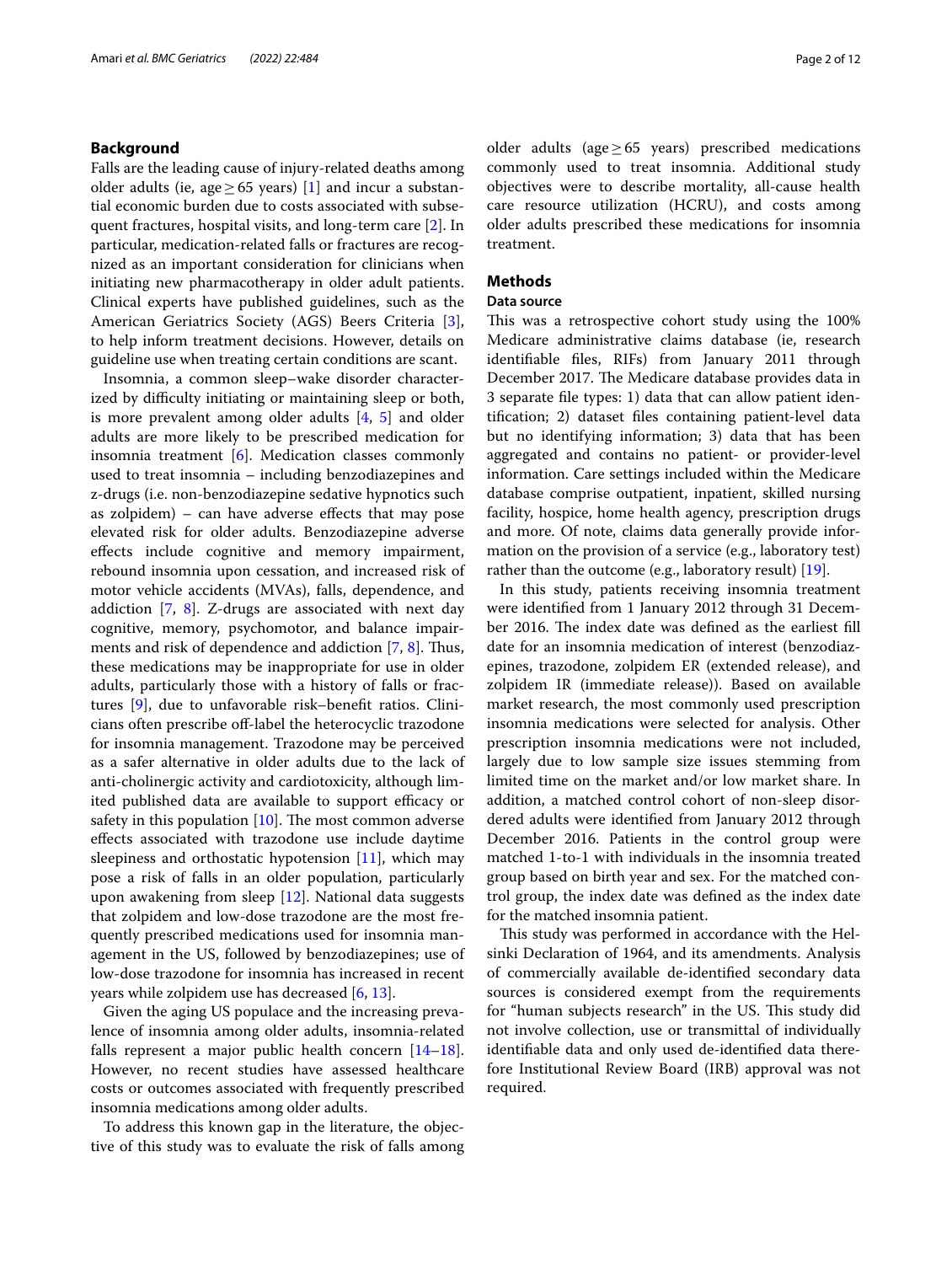## **Study population**

All patients were aged≥65 years at index date and were enrolled in health plans with full medical and drug coverage continuously for at least 12 months before and after the index date. The index date was the earliest prescription fll date for an insomnia medication of interest. To ensure that all patients included in the study had insomnia and were receiving prescription medication treatment for their condition, the primary inclusion was  $1$ ) > 1 FDA-approved insomnia medication of interest or 2) trazodone  $\leq 100$  mg or  $>1$  off-label insomnia treatment coupled with≥1 physician-assigned ICD-9/ ICD-10 insomnia diagnosis code within 12 months preindex date. In addition, to ensure treatment for chronic insomnia (e.g., as opposed to a short-term hypnotic prescription for long-haul air travel), beneficiaries with claims for a single insomnia treatment were required to have received > 5 days' supply based on expert opinion. Exclusion criteria included 1) missing birth year or sex; 2) claim for an insomnia medication of interest within the 12-month pre-index period to remove prior treated insomnia patients; 3) patients receiving benzodiazepines with a concurrent diagnosis of anxiety; 4) a motor vehicle crash (MVC) concurrent to a fall event if documented within 7 days of the fall event. In such instances, motor vehicle insurance may have covered a substantial portion of healthcare costs, which could bias results. No data were available for non-prescription treatments in this dataset, including over-the-counter treatments or cognitive behavioral therapy for insomnia, and therefore these treatment options were not further considered.

Inclusion in the matched control cohort required no evidence of sleep-related disorders including insomnia, insomnia diagnosis or sleep-related disorders in Medicare claims during the observational period. Specifc sleep-related disorders/medications/procedures excluded patients from the matched control cohort: (1) insomnia, hypersomnia, sleep-related breathing disorders, circadian rhythm sleep disorders, parasomnia, sleep-related movement disorders and drug-induced sleep disorders; (2) sleep-related medications, which are insomnia medications of interest in this study; and (3) sleep related procedures (ie, sleep study procedures, sleep services, home sleep apnea testing, and sleep-related durable medical equipment).

## **Outcomes**

"Fall events" were defned as receipt of≥1 diagnostic code for falls, hip fractures, or traumatic brain injuries (TBIs), regardless of claim position or point of service. Multiple falls, hip fractures, or TBIs on the same day or within 7 days of each other were counted as a single fall event.

"MVA events" were defined as receipt of  $\geq 1$  diagnostic code for a MVA. If there were diagnosis claims for both MVA and falls on the same day, priority was given to the fall event. Multiple claims for MVA within 7 days were considered part of the same MVA event.

Overall all-cause annual crude mortality rate was defned as the ratio of patient deaths to total patients ([number of deaths/patient time\*365 days]/total patients) and was calculated for all patients and those with and without a fall event.

HCRU included inpatient, ED (emergency department), and outpatient visits. Inpatient visits were based on inpatient admission records. ED visits were identifed as outpatient visits with ED as the place of service. HCRU categories were not mutually exclusive.

Costs associated with each HCRU category were assessed overall and for patients with and without falls. (Note these costs were assessed only for those patients with at least one HCRU claim for a specifc category of HCRU. For example, the total inpatient costs represented the cost associated with inpatient visits for those with at least one inpatient visit only.) Total prescription drug costs and costs for insomnia and non-insomnia medications were reported separately. All costs were estimated per patient per year (PPPY) or per patient per month (PPPM) and were adjusted to 2019 US dollars (USD) based on the medical care component of the consumer price index (CPI) [\[20\]](#page-10-16).

## **Statistical analysis**

Statistical analyses were performed using SAS Enterprise Guide version 7.1 (SAS Institute, Inc., Cary, NC).

## **Baseline demographics**

Means, standard deviations, medians, interquartile ranges, and minimum and maximum values are reported for continuous variables. Frequencies and percentages are reported for categorical outcomes.

## **Falls**

Fall events were described for the treated insomnia cohort by drug, or by drug class for benzodiazepines, and for the matched control cohort within 12 months after the index date. Time to frst event was also calculated as days from index date to the frst fall event. Generalized linear models with Poisson distribution while adjusting for covariates (see list below) were used to estimate adjusted incidence rates, incidence rate ratios (IRR), and 95% confdence intervals (CI) between the treated and the matched cohorts. Odds ratios with 95% CI, determined using logistic regression, were used to compare the risk of fall events between the treated and matched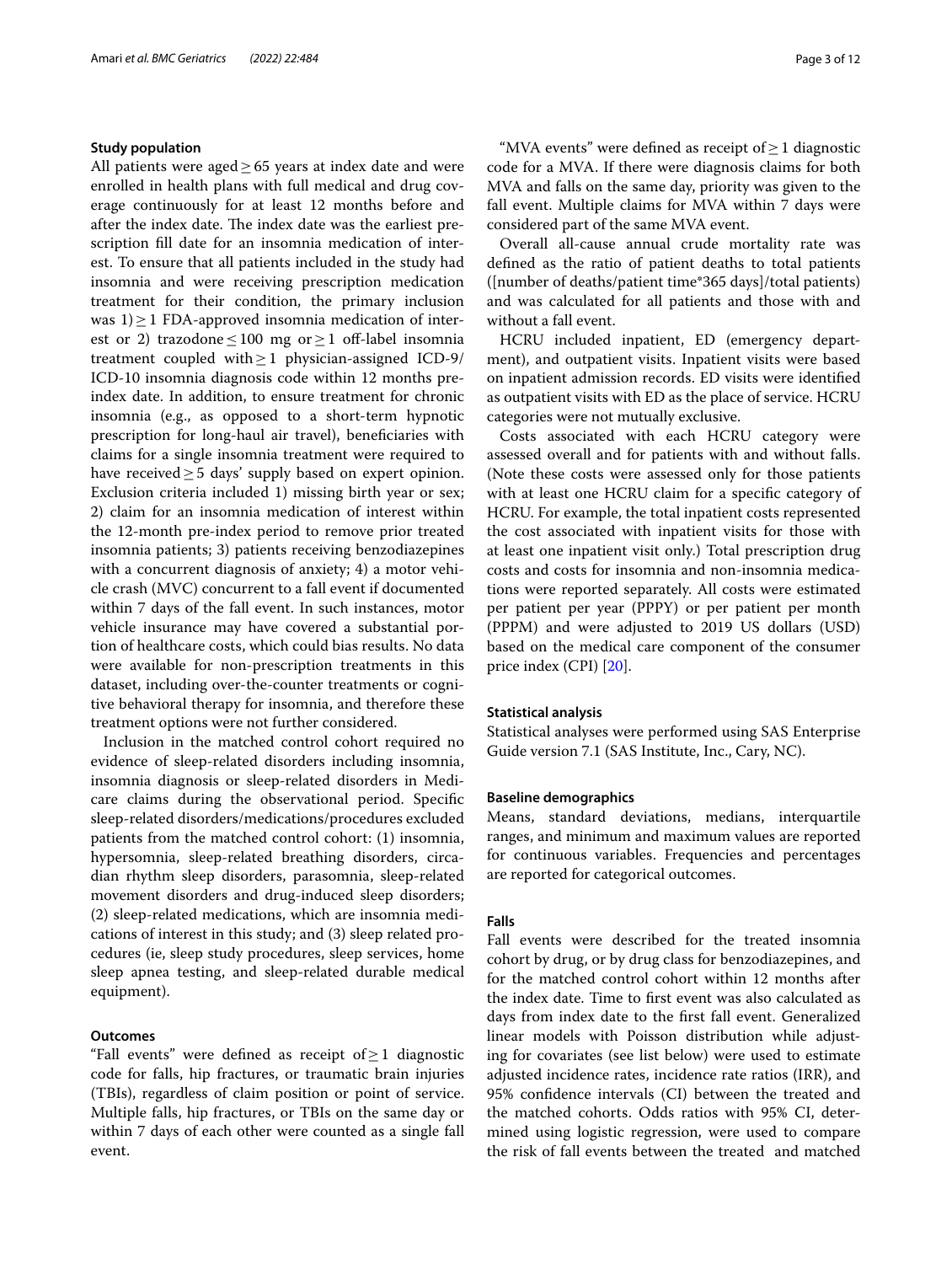control cohorts. The hazard ratio for time to first event was estimated using a Cox proportional hazard model with robust variance estimation while adjusting for confounding variables. The 95% CI was also reported.

### **Mortality**

Impact of treated insomnia on mortality was evaluated by comparing unadjusted proportions of patients with mortality outcomes (treated insomnia vs non-sleep disordered control) using chi-square tests.

## **HCRU and costs**

Impact of treated insomnia on HCRU and cost was evaluated by comparing benefciaries with treated insomnia and non-sleep disordered controls using 95% CI, without adjusting for multiplicity. Statistical signifcance rates (*p*-values) were also reported.

#### **Co‑variates**

Co-variates included geographic region (Northeast, North Central, South, and West); medical and psychiatric comorbidity burden (baseline Charlson Comorbidity Index [CCI] score: 1, 2, 3 +  $[21]$ ; and race (Non-Hispanic White, Black [Or African American], Hispanic, Asian/ Pacifc Islander, American Indian/Alaska Native, and Other). Consistent with published literature, variables identified as potential confounders affecting health outcomes were derived from claims data and, all these variables were included in each adjusted model as covariates.

## **Results**

## **Patient demographics and characteristics**

After matching, 1,699,913 patients were included in each cohort (Supplementary Fig. [1](#page-9-0)). Among the insomnia treated cohort, the proportion of patients receiving each index treatment was zolpidem IR 36.2%, trazodone 34.2%, benzodiazepines 29.1%, and zolpidem ER 0.5%.

After matching, the insomnia treated and matched control cohorts had the same sex distribution and age at index (Table [1\)](#page-4-0). Relative to non-sleep disordered controls, patients with treated insomnia had a substantially higher comorbidity burden (mean CCI (1.7 [SD 2.5]) vs (0.7 [SD 1.5]). In addition, patients with treated insomnia demonstrated a slightly shorter mean duration of post-index Medicare enrollment (41 months [SD 17.3] vs 44 months [SD 17.0]). No other diferences in demographic or clinical characteristics were observed (Table [1](#page-4-0)).

### **Fall outcomes**

Relative to non-sleep disordered controls, patients with treated insomnia were more likely to have experienced  $\geq$  1 fall events in the 12 months post-index (9.4 vs 3.1%; Fig. [1\)](#page-5-0). Among the insomnia treated cohort, a greater proportion of patients receiving benzodiazepines (11.3%) or trazodone (9.5%) experienced a fall event relative to the proportions of patients receiving zolpidem IR (7.7%) or zolpidem ER (6.0%).

Relative to non-sleep disordered controls, benefciaries with treated insomnia with≥1 falls experienced more falls per enrollee (2.0 [SD 2.2] vs. 1.6 [SD 1.7]). This pattern was consistent across all individual insomnia treatments studied. The mean number of fall events per patient with one or more falls was highest among patients receiving trazodone. The mean time to first fall in patients with one or more fall event was 154.2 days (SD 111.8) in the insomnia treated group  $(n=160,465)$ and 176.1 days (SD 107.9) in the matched control group  $(n=53,011)$ .

Among patients with treated insomnia, the adjusted incident rate (IR) for a fall event was 9.2 per 100 person years (PY; 95% CI 9.1 to 9.3); among controls this IR was 4.1 per 100 PY (95% CI 4.0 to 4.1). Among patients with treated insomnia, the incidence rate ratio (IRR) for a fall event was 2.26 (95% CI 2.2 to 2.3). Relative to the matched control cohort, fall events were more common in each treatment cohort studied. Relative to the adjusted IR for patients receiving zolpidem IR (8.2 per 100 PY) or zolpidem ER (7.2 per 100 PY), the adjusted IR was higher for patients receiving benzodiazepines (10.0 per 100 PY) or trazodone (9.8 per 100 PY).

Relative to non-sleep disordered controls, the OR for a fall event in the overall insomnia treated cohort was 2.3 (95% CI: 2.1, 2.4)) (Fig. [2A](#page-6-0)). Relative to the control cohort, the HR for the frst fall after the index date for the overall insomnia treated cohort was 2.3 (95% CI: 2.23, 2.3) (Fig. [2](#page-6-0)B). Each value was highest among patients receiving benzodiazepines followed by trazodone. Note that OR and HR patterns for overall treatment group and specifc medications were quite similar.

#### **Mortality**

Relative to non-sleep disordered controls, benefciaries with treated insomnia were signifcantly more likely to experience all-cause mortality in the 12 months postindex  $(0.3\% \text{ vs } 0.02\%; p<0.001)$ . Among beneficiaries with treated insomnia who experienced a fall event, relative to non-sleep disordered controls, all-cause mortality was signifcantly more likely (prevalence 0.9% vs. 0.1%,  $p < 0.001$ ).

Patients receiving zolpidem ER, zolpidem IR, trazodone, or benzodiazepines were signifcantly more likely to experience all-cause mortality, relative to the respective controls (all  $p < 0.001$ ). Among individuals who experienced falls, relative to non-sleep-disordered controls, patients receiving zolpidem IR, trazodone, or benzodiazepines were signifcantly more likely to experience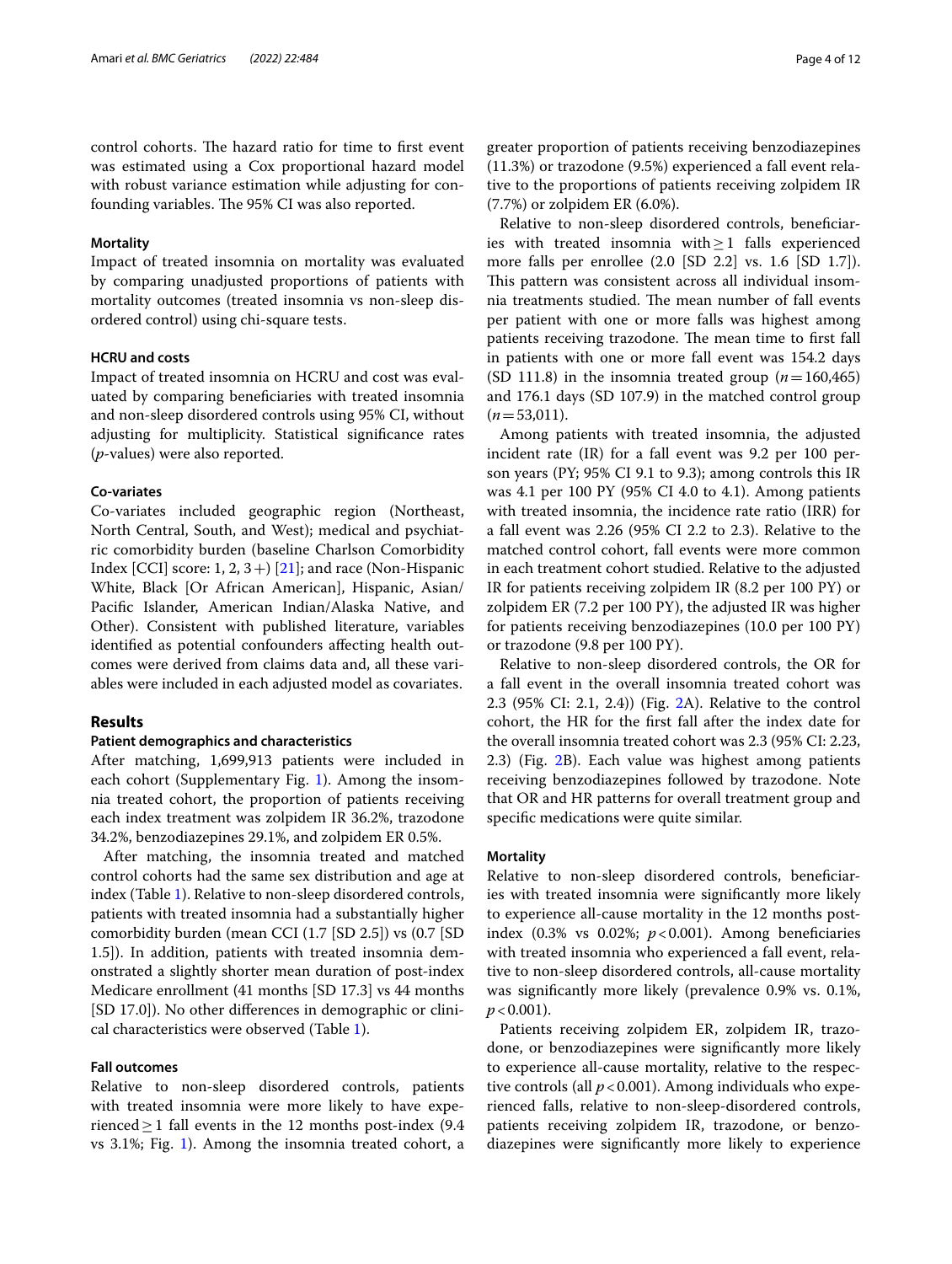## <span id="page-4-0"></span>**Table 1** Patient demographics and clinical characteristics

| Category                                          | <b>Insomnia Treated Patients</b><br><b>Post-Matching</b> |        | <b>Matched Control Cohort</b> |         |
|---------------------------------------------------|----------------------------------------------------------|--------|-------------------------------|---------|
|                                                   |                                                          |        |                               |         |
|                                                   | N                                                        | $\%$   | ${\sf N}$                     | %       |
| <b>Total</b>                                      | 1,699,913                                                | 100.0% | 1,699,913                     | 100.0%  |
| Sex                                               |                                                          |        |                               |         |
| Female                                            | 1,017,413                                                | 59.9%  | 1,017,413                     | 59.9%   |
| Age at Index                                      |                                                          |        |                               |         |
| Mean (SD)                                         | 75.4(6.8)                                                |        | 75.4 (6.8)                    |         |
| Median (IQR)                                      | 74.0 (70.0-80.0)                                         |        | 74.0 (70.0-80.0)              |         |
| Min (Max)                                         | 65 (111)                                                 |        | 65 (111)                      |         |
| <b>Duration of Post-Index Enrollment (months)</b> |                                                          |        |                               |         |
| Mean (SD)                                         | 40.6 (17.3)                                              |        | 44.1 (17.0)                   |         |
| Median (IQR)                                      | $40.2(25.1 - 57.2)$                                      |        | 46. (29.4-59.1)               |         |
| Min (Max)                                         | 1(72)                                                    |        | 0(72)                         |         |
| <b>Charlson Comorbidity Index</b>                 |                                                          |        |                               |         |
| Mean (SD)                                         | 1.7(2.5)                                                 |        | 0.7(1.5)                      |         |
| Median (IQR)                                      | $1(0-3)$                                                 |        | $0(0 - 1)$                    |         |
| Min (Max)                                         | 0(24)                                                    |        | 0(20)                         |         |
| <b>Comorbidities</b>                              |                                                          |        |                               |         |
| Depression                                        | 296,097                                                  | 17.4%  | 56,258                        | 3.3%    |
| Osteoporosis                                      | 280,462                                                  | 16.5%  | 178,721                       | 10.5%   |
| Traumatic brain injury                            | 62,318                                                   | 3.7%   | 16,672                        | 1.0%    |
| Alzheimer's disease and related demen-<br>tia     | 144,834                                                  | 8.5%   | 31,812                        | 1.9%    |
| Chronic pain                                      | 108,468                                                  | 6.4%   | 19,222                        | 1.1%    |
| Obstructive sleep apnea                           | 113,161                                                  | 6.7%   | $\mathbf 0$                   | $0.0\%$ |
| <b>Index Treatment</b>                            |                                                          |        |                               |         |
| Benzodiazepines                                   | 494,655                                                  | 29.1%  |                               |         |
| Trazodone                                         | 581,117                                                  | 34.2%  |                               |         |
| Zolpidem ER                                       | 8,196                                                    | 0.5%   |                               |         |
| Zolpidem IR                                       | 615,945                                                  | 36.2%  |                               |         |

*Abbreviations*: *ER* Extended release, *IQR* Interquartile range, *IR* Immediate release, *Max* Maximum, *Min* Minimum, *SD* Standard deviation

all-cause mortality  $(p < 0.001)$ . Further, in this population, all-cause mortality was greater among patients receiving trazodone (0.4%) than among patients receiving benzodiazepines (0.3%), zolpidem IR (0.3%) or zolpidem ER (0.2%).

## **All‑cause HCRU**

Relative to non-sleep disordered controls, patients with treated insomnia demonstrated greater mean inpatient visits per month (0.1 vs 0.1; OR 1.3; 95% CI 1.3 to 1.3;  $p$ <0.001), and a longer estimated mean length of inpatient stay (10.8 days vs. 7.1 days; OR 1.5; 95% CI 1.5 to 1.5; *p*<0.001) (Table [2](#page-7-0)). Relative to controls, patients with treated insomnia also demonstrated signifcantly greater mean ED visits (0.2 vs. 0.1; OR 1.3; 95% CI 1.3 to 1.3; *p*<0.001) and outpatient visits (0.6 vs. 0.4; OR 1.5; 95% CI 1.5 to 1.4; *p*<0.001) (Table [2\)](#page-7-0).

Relative to non-sleep disordered controls, patients with treated insomnia demonstrated greater estimated mean inpatient visits, ED visits, and outpatient visits, which were similar across the stratifed insomnia treated groups (Supplementary Table [1](#page-9-0)). Estimated mean ratios (EMRs) for inpatient visits and ED visits were greatest among patients receiving benzodiazepines, while the EMR for outpatient visits was greatest among patients receiving trazodone (Supplementary Table [1\)](#page-9-0).

## **All‑cause cost**

Relative to matched non-sleep disordered controls, patients with treated insomnia demonstrated greater estimated mean total costs per patient per month (PPPM)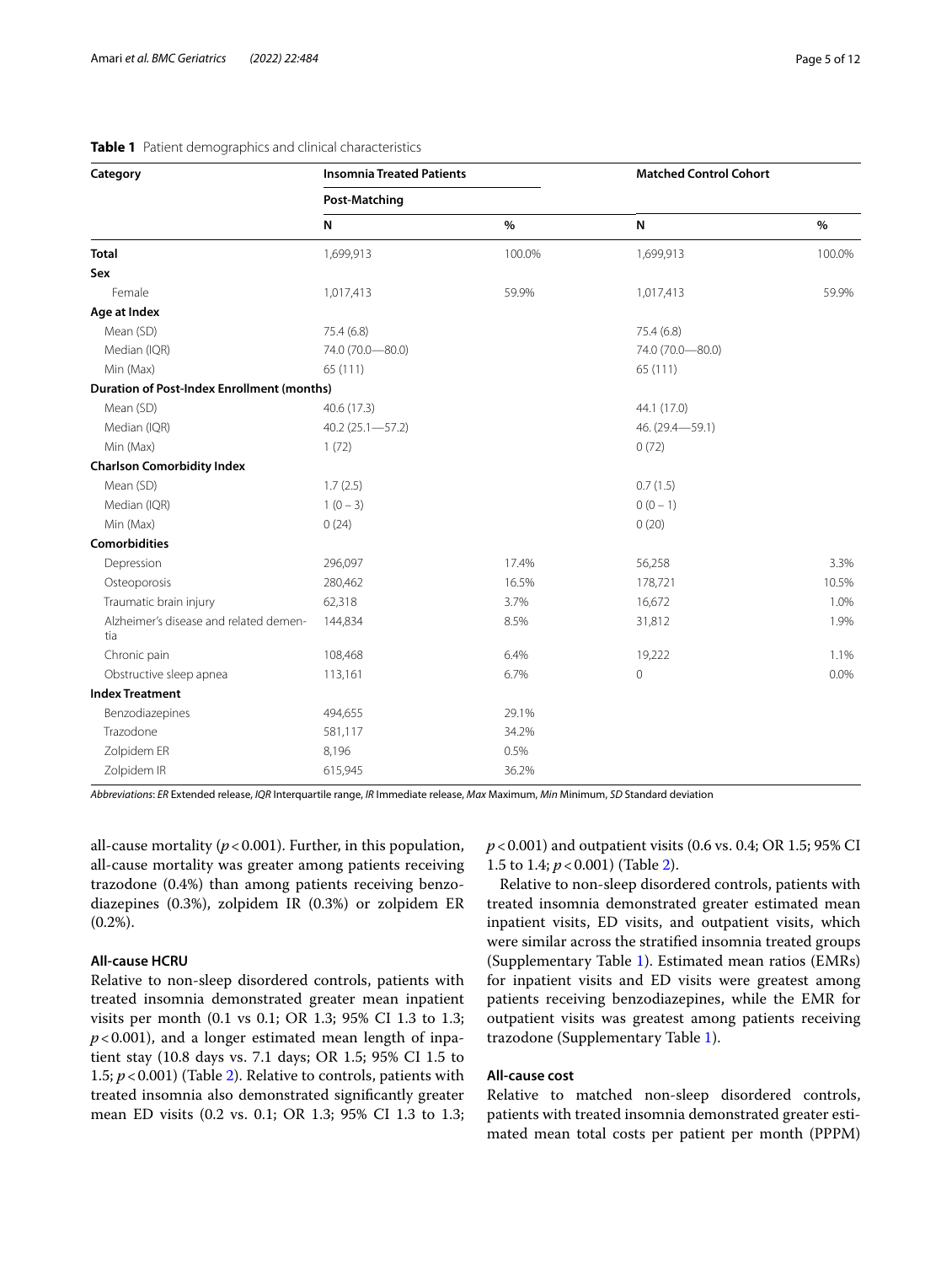



<span id="page-5-0"></span>(\$967.0 vs \$454.6; EMR 2.1; 95% CI, 2.1 to 2.1; *p*<0.001) (Table [3\)](#page-8-0). Patients with treated insomnia also demonstrated greater inpatient costs, ED costs, and outpatient costs (all *p*<0.001) (Table [3\)](#page-8-0).

Relative to matched non-sleep disordered controls, the mean total cost PPPM was highest among patients receiving benzodiazepines (EMR 2.4; 95% Cl 2.3, 2.4 *p*<0.001) (Supplementary Table [2](#page-9-0)). Relative to matched controls, patients with treated insomnia receiving zolpidem IR, trazodone, or benzodiazepines demonstrated significantly higher inpatient costs PPPM (all  $p < 0.001$ ), but no diferences were observed for patients receiving zolpidem ER (Supplementary Table [2\)](#page-9-0). This trend was also observed for patients who experienced a fall event: Patients with treated insomnia demonstrated signifcantly greater ED costs PPPM and outpatient costs PPPM (all  $p < 0.001$ ). Similar relations were observed among patients experiencing fall events and receiving each index treatment (ED costs and outpatient costs,  $p < 0.01$ ) (Supplementary Table [2](#page-9-0)).

## **Discussion**

In this national Medicare administrative claims data study, older adult benefciaries taking common insomnia medications demonstrated signifcantly elevated risk of falls, all-cause mortality, HCRU, and costs compared with non-sleep disordered controls. In addition to highlighting adverse outcomes associated with common insomnia treatments, our most novel fndings pertain to substantial risks associated with trazodone, which is often perceived as a safe, albeit off-label, approach to insomnia medication treatment [\[22](#page-10-18)]. Note, however, as this study was observational and not a randomized controlled trial, the results show association and not causality. Specifcally, residual confounding due to potential misclassifcation of medication exposure and lack of availability of clinical variables such as severity of insomnia and other underlying illnesses cannot be ruled out.

This study's findings are consistent with two previous studies among older adults which suggested increased risk of falls associated with trazodone use [\[23](#page-10-19)] and comparable risk of fall-related injury associated with use of low-dose trazodone or benzodiazepines [[24\]](#page-10-20). Very few studies have examined the impact of trazodone in insomnia, particularly among older adults. Roth and colleagues conducted a small, placebo-controlled study and found trazodone to be associated with impairments in next day balance and arm muscle strength among older adults with insomnia [\[25](#page-10-21)]. Low-dose trazodone is commonly prescribed off-label for insomnia, yet it remains understudied and controversial. Indeed, the most common side efects associated with trazodone include drowsiness and dizziness [[26\]](#page-10-22). Nonetheless, many prescribers perceive trazodone as a relatively safe treatment  $[22]$  $[22]$  $[22]$  – and some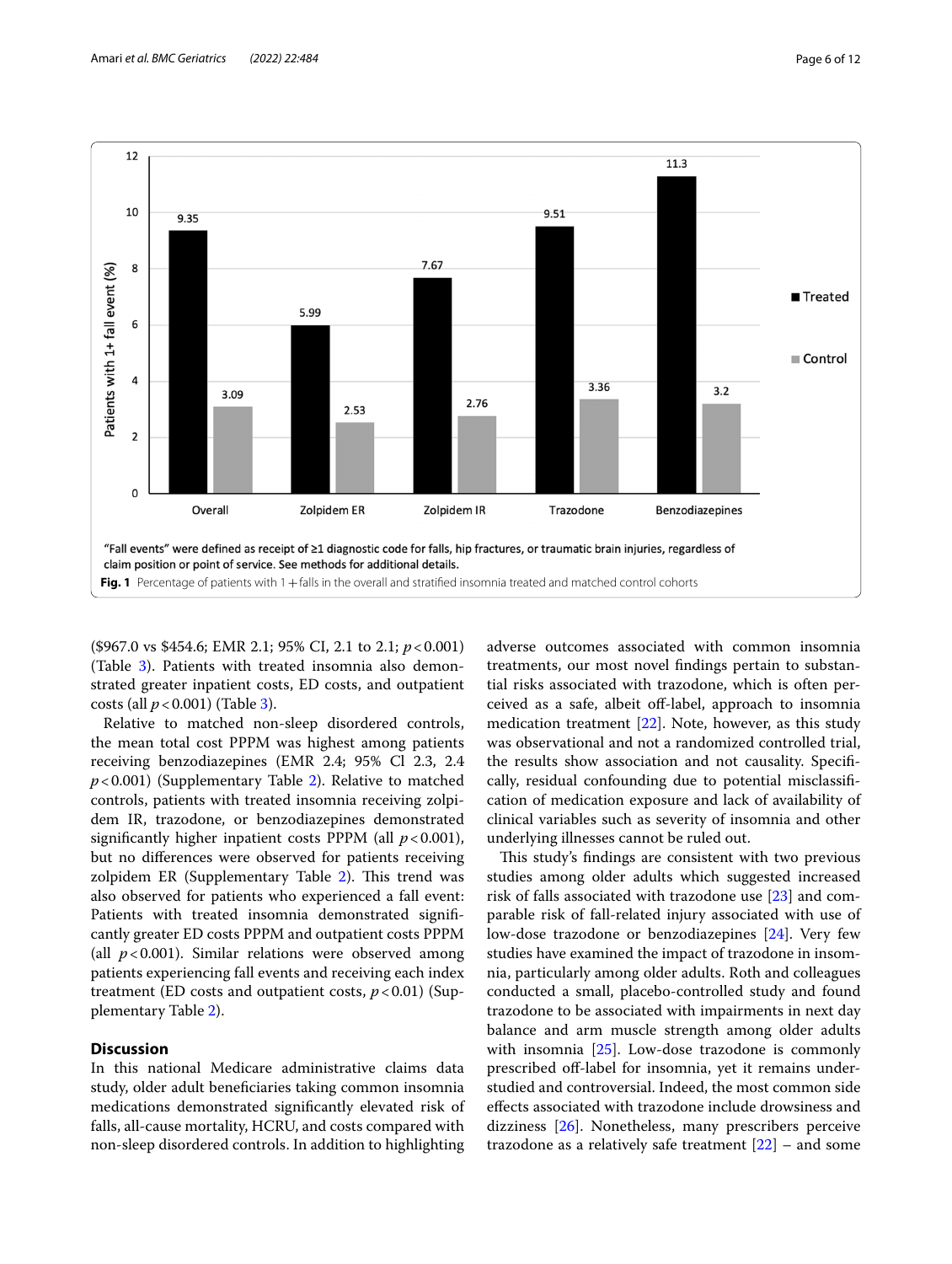

<span id="page-6-0"></span>payers may require of-label use of low-dose trazodone as frst line therapy for insomnia – although AASM Clinical Guidelines do not recommend trazodone due to limited efficacy/safety study data  $[10]$ . AASM asserts that this physician perception of trazodone as a "safer" sleeppromoting agent and consequent prescribing practices of those physicians have engendered the widespread use of trazodone for insomnia  $[10]$  $[10]$ . In this vein, findings from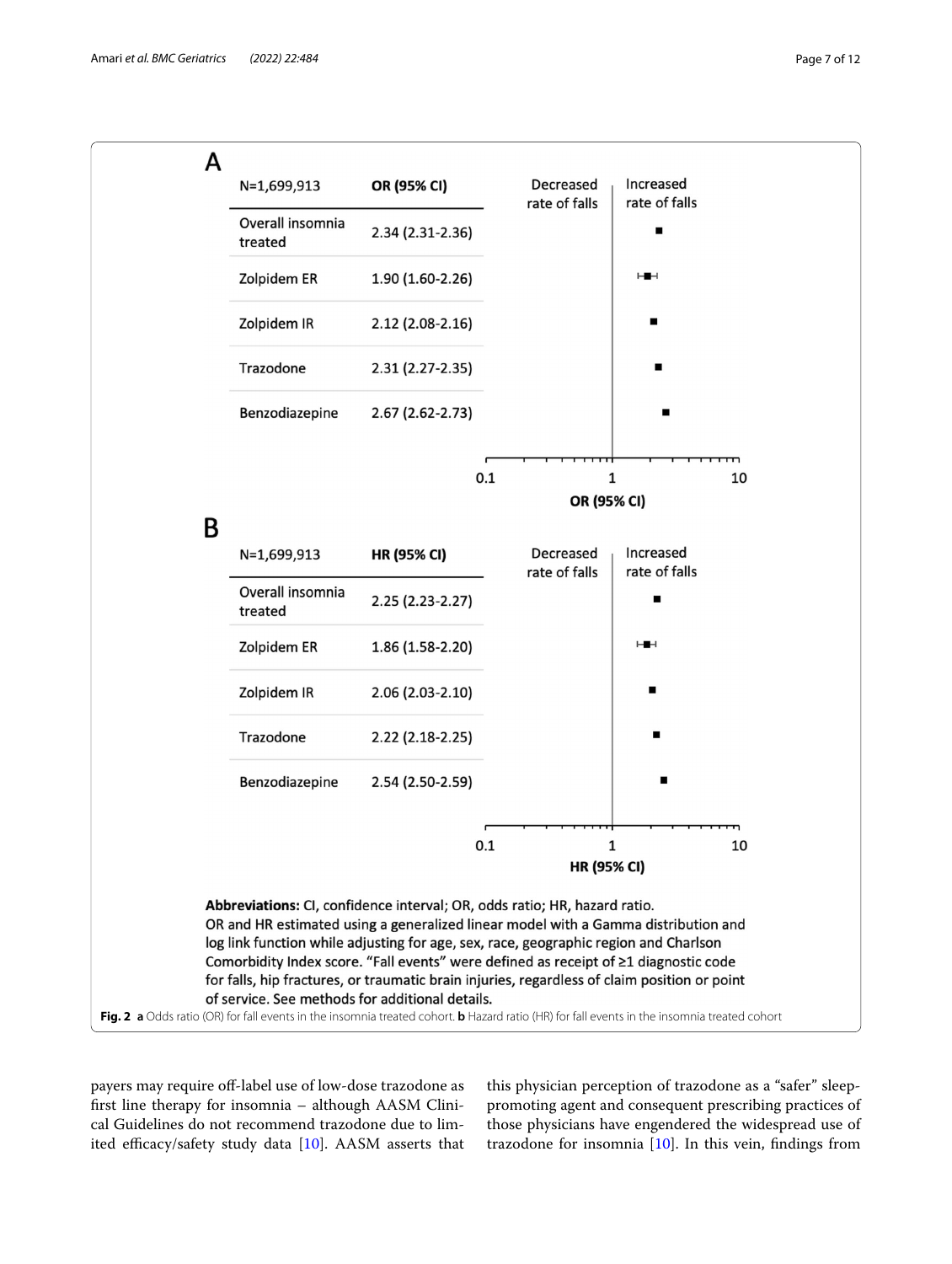<span id="page-7-0"></span>

| Category                                                          | <b>Overall Patient</b> |                       |                                            |                      |  |
|-------------------------------------------------------------------|------------------------|-----------------------|--------------------------------------------|----------------------|--|
|                                                                   | N(%                    | <b>Estimated Mean</b> | <b>Estimated Mean</b><br>Ratio with 95% CI | P-value <sup>a</sup> |  |
| <b>Inpatient Visits</b>                                           |                        |                       |                                            |                      |  |
| Number of visits per month                                        |                        |                       |                                            |                      |  |
| <b>Treated Patients</b>                                           | 315,679 (18.6%)        | 0.13                  | 1.29 (1.28,1.30)                           | < .001               |  |
| Matched Control Cohort                                            | 83,826 (4.9%)          | 0.10                  |                                            |                      |  |
| Length of inpatient stay among those with inpatient visits (days) |                        |                       |                                            |                      |  |
| <b>Treated Patients</b>                                           | 315,679 (18.6%)        | 10.81                 | 1.52(1.52, 1.53)                           | < .001               |  |
| Matched Control Cohort                                            | 83,826 (4.9%)          | 7.10                  |                                            |                      |  |
| <b>ED Visits</b>                                                  |                        |                       |                                            |                      |  |
| Number of visits per month                                        |                        |                       |                                            |                      |  |
| <b>Treated Patients</b>                                           | 374,441(22.0%)         | 0.15                  | 1.30 (1.297,1.31)                          | < .001               |  |
| Matched Control Cohort                                            | 146,947 (8.6%)         | 0.12                  |                                            |                      |  |
| <b>Outpatient Visits</b>                                          |                        |                       |                                            |                      |  |
| Number of visits per month                                        |                        |                       |                                            |                      |  |
| <b>Treated Patients</b>                                           | 868,655 (51.1%)        | 0.56                  | 1.49 (1.48,1.49)                           | < 0.001              |  |
| Matched Control Cohort                                            | 595,020 (35.0%)        | 0.37                  |                                            |                      |  |

*Abbreviations*: *CI*, Confdence interval, *ED* Emergency department

<sup>a</sup> Mean estimated using a generalized linear model with a Gamma distribution and log link function while adjusting for age, sex, race, geographic region and Charlson Comorbidity Index score

Empty cells represent values not available for analysis. OR adjusted model is not feasible, due to the small sample size

Patients with 1 + MVA, or 1 + fall and MVA, represented a negligible population and were excluded as motor vehicle insurance may have covered healthcare costs

the current national study add an important population health perspective to the literature.

Among our 100% sample of Medicare beneficiaries, relative to non-sleep disordered controls, patients with treated insomnia demonstrated a 2.0- to 2.5-fold greater risk of falls. These results are consistent with and build upon previous studies showing a higher risk of falls among older adults treated for insomnia  $[27-31]$  $[27-31]$  $[27-31]$ . In most analyses, relative to patients receiving zolpidem IR or zolpidem ER, patients receiving benzodiazepines demonstrated the greatest risk of falls, followed by patients receiving trazodone. Increased risk of falls associated with benzodiazepines and zolpidem have been extensively reported in patients with insomnia  $[32-37]$  $[32-37]$ . The risk is particularly salient among older adults [\[33\]](#page-11-3) for whom sedative hypnotic medications are inappropriate per published guidelines [\[9](#page-10-8)]. Consistent with prior reports [\[16\]](#page-10-24), we found these potentially inappropriate medicines to be prescribed frequently among older adults [[38\]](#page-11-4).

Present results suggest that relative to non-sleep disordered controls, patients with treated insomnia were signifcantly more likely to have experienced all-cause mortality. Likewise, relative to patients who did not experience falls, individuals who experienced falls were observed to be signifcantly more likely to die from any cause. Importantly, relative to patients receiving other insomnia medications, patients receiving trazodone had a higher rate of death. Although prior research has compared mortality between patients receiving trazodone and antipsychotics [[25](#page-10-21)], to our knowledge, this is the frst study demonstrating an increased risk of mortality in patients receiving trazodone for insomnia.

In addition to increased risk of falls and death, relative to non-sleep disordered controls, patients with treated insomnia also demonstrated worse economic outcomes. Patients with treated insomnia demonstrated more than twice the rates of inpatient and ED visits. Similarly, patients with treated insomnia demonstrated more than twice the overall healthcare costs, even after controlling for confounding variables, including geographic region, medical and psychiatric comorbidity burden, age, race and sex. The observations of higher HCRU and costs for patients with insomnia are consistent with previous reports and add to a growing body of literature regarding the economic burden of insomnia and health economic aspects of insomnia treatments. In one large study, ED visits and physician visits were 50% and 120% higher, respectively for patients with insomnia than for those without [[39,](#page-11-5) [40\]](#page-11-6). In another study of Medicare benefciaries, ED visits were higher among insomnia treated patients in the year following diagnosis [[41\]](#page-11-7). Inpatient costs, followed by outpatient costs, were the primary drivers of total costs both pre- and post-insomnia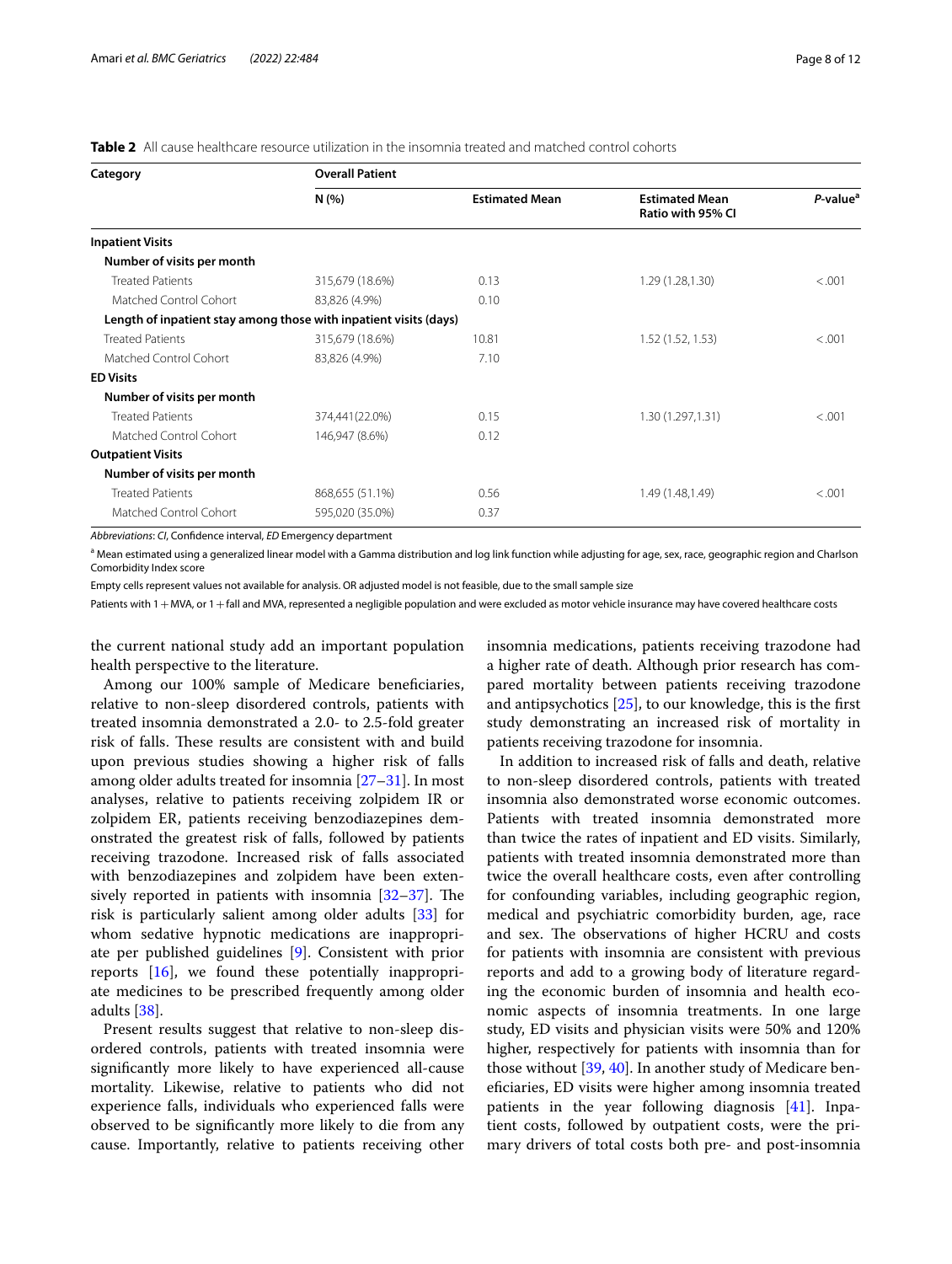| Category                                                      | <b>Overall Patient</b> |                       |                                            |                      |  |  |
|---------------------------------------------------------------|------------------------|-----------------------|--------------------------------------------|----------------------|--|--|
|                                                               | N(% )                  | <b>Estimated Mean</b> | <b>Estimated Mean Ratio with</b><br>95% CI | P-value <sup>a</sup> |  |  |
| <b>Total Cost (PPPM)</b>                                      |                        |                       |                                            |                      |  |  |
| <b>Treated Patients</b>                                       | 1,699,913 (100.0%)     | \$967                 | 2.13(2.12, 2.13)                           | < 0.001              |  |  |
| Matched Control Cohort                                        | 1,603,929 (94.4%)      | \$455                 |                                            |                      |  |  |
| <b>Medical Cost (PPPM)</b>                                    |                        |                       |                                            |                      |  |  |
| <b>Inpatient Costs</b>                                        |                        |                       |                                            |                      |  |  |
| <b>All patients</b>                                           |                        |                       |                                            |                      |  |  |
| <b>Treated Patients</b>                                       | 315,679 (18.6%)        | \$1,912               | 1.25(1.24, 1.26)                           | < 0.001              |  |  |
| Matched Control Cohort                                        | 83,826 (4.9%)          | \$1,529               |                                            |                      |  |  |
| Patients with no fall <sup>b</sup> or MVA events <sup>c</sup> |                        |                       |                                            |                      |  |  |
| <b>Treated Patients</b>                                       | 226,035 (13.3%)        | \$1,761               | 1.21(1.20, 1.22)                           | < 0.001              |  |  |
| Matched Control Cohort                                        | 66,618 (3.9%)          | \$1,454               |                                            |                      |  |  |
| Patients with $1 + \text{fall}^{\text{b}}$                    |                        |                       |                                            |                      |  |  |
| <b>Treated Patients</b>                                       | 87,298 (5.1%)          | \$2,343               | 1.27(1.25, 1.29)                           | < .001               |  |  |
| Matched Control Cohort                                        | 16,602 (1.0%)          | \$1,848               |                                            |                      |  |  |
| <b>ED Costs</b>                                               |                        |                       |                                            |                      |  |  |
| <b>All patients</b>                                           |                        |                       |                                            |                      |  |  |
| <b>Treated Patients</b>                                       | 374,441 (22.0%)        | \$134                 | 1.39 (1.38, 1.39)                          | < .001               |  |  |
| Matched Control Cohort                                        | 146,947 (8.6%)         | \$97                  |                                            |                      |  |  |
| Patients with no fall <sup>b</sup> or MVA events <sup>c</sup> |                        |                       |                                            |                      |  |  |
| <b>Treated Patients</b>                                       | 256,246 (15.1%)        | \$125                 | 1.32(1.31, 1.33)                           | < .001               |  |  |
| Matched Control Cohort                                        | 111,059 (6.5%)         | \$94                  |                                            |                      |  |  |
| Patients with $1 + fall^{\circ}$                              |                        |                       |                                            |                      |  |  |
| <b>Treated Patients</b>                                       | 113,905 (6.7%)         | \$158                 | 1.49 (1.47, 1.50)                          | < .001               |  |  |
| Matched Control Cohort                                        | 34,016 (2.0%)          | \$106                 |                                            |                      |  |  |
| <b>Outpatient Costs</b>                                       |                        |                       |                                            |                      |  |  |
| <b>All patients</b>                                           |                        |                       |                                            |                      |  |  |
| <b>Treated Patients</b>                                       | 868,655 (51.1%)        | \$292                 | 1.82(1.81, 1.83)                           | < .001               |  |  |
| Matched Control Cohort                                        | 595,020 (35.0%)        | \$161                 |                                            |                      |  |  |
| Patients with no fall <sup>b</sup> or MVA events <sup>c</sup> |                        |                       |                                            |                      |  |  |
| <b>Treated Patients</b>                                       | 727,581 (42.8%)        | \$279                 | 1.81 (1.80, 1.82)                          | < 0.001              |  |  |
| Matched Control Cohort                                        | 552,413 (32.5%)        | \$154                 |                                            |                      |  |  |
| Patients with $1 + \text{fall}^{\circ}$                       |                        |                       |                                            |                      |  |  |
| <b>Treated Patients</b>                                       | 136,150 (8.0%)         | \$380                 | 1.51 (1.49, 1.54)                          | < 0.001              |  |  |
| Matched Control Cohort                                        | 40,523 (2.4%)          | \$251                 |                                            |                      |  |  |

## <span id="page-8-0"></span>**Table 3** All cause costs in the insomnia treated and matched control cohorts

*Abbreviations*: *CI* Confdence interval, *PPPM* Per patient per month, *MVA* Motor vehicle accident

<sup>a</sup> Healthcare costs estimated using a generalized linear model with a Gamma distribution and log link function while adjusting for age, sex, race, geographic region and Charlson Comorbidity Index score. Empty cells represent values not available for analysis. OR adjusted model is not feasible, due to the small sample size. Patients with 1 + MVA, or 1 + fall and MVA, represented a negligible population and were excluded as motor vehicle insurance may have covered healthcare costs

 $^{\rm b}$  "Fall events" were defined as receipt of $\geq$  1 diagnostic code for falls, hip fractures, or traumatic brain injuries (TBIs), regardless of claim position or point of service. See methods for additional details

 $^{\mathsf{c}}$  "MVA events" were defined as receipt of $\geq$  1 diagnostic code for a MVA. See methods for additional details

diagnosis, in both treated and untreated cohorts. Surprisingly, this previous Medicare analysis showed no signifcant diference in total costs between the treated and untreated cohorts during the 12 months prior and 12 months post-insomnia diagnosis [\[42](#page-11-8)]. In another study, relative to non-sleep disordered controls, patients

with untreated insomnia demonstrated \$63,607 (95% CI: \$60,532, \$66,685) higher all-cause healthcare utilization and costs in the 11 months prior to insomnia diagnosis or matched index date, with inpatient care accounting for most of the healthcare use and costs (2019 USD) [[43\]](#page-11-9).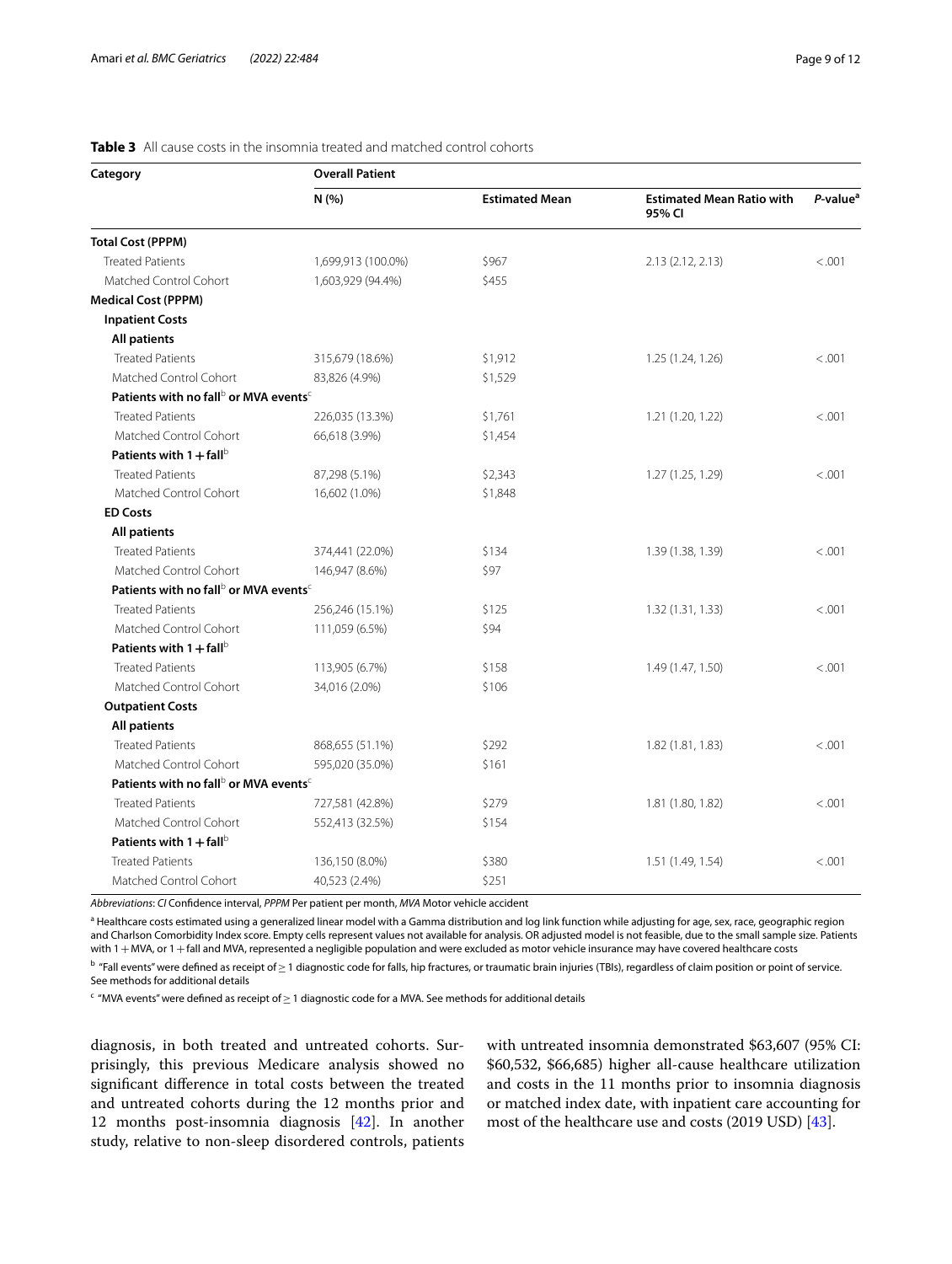Falls are associated with substantial economic burden. Depending on the severity of the fall, costs per fall can range from \$1,596 to \$10,913, and costs for fall-related hospitalizations can range from \$10,052 to \$42,840 (2010 USD) [[43](#page-11-9)]. Total annual costs of insomnia in the US are estimated at \$77 to \$116 billion, with \$75 to \$100 billion of these costs being indirect  $[2]$  $[2]$ . Thus, present results are consistent with prior studies demonstrating a substantial public health burden and elevated direct medical costs associated with both insomnia treatment and falls.

Our study possesses strengths. Most important, we performed a comprehensive, large-scale analysis of the impact of treated insomnia on falls and other adverse outcomes among older adults. Second, in addition to being large, our Medicare sample is highly generalizable, representing 100% of Medicare fee-for-service benefciaries in the US. Third, we considered the most widely prescribed insomnia treatments, including low-dose trazodone, which is frequently used off-label to treat insomnia. Fourth, we employed multiple measures to maximize the specifcity of our operational defnitions, such as excluding patients receiving benzodiazepines with a concurrent diagnosis of anxiety.

At the same time, our methodology has limitations for consideration. Most important, we were unable to assess some clinical variables including insomnia symptoms or severity, daytime function, and quality of life. Second, we did not match on specifc comorbidities, concomitant medication use or previous fall history, but we did control for comorbidity burden using the Charlson Comorbidity Index in the adjusted generalized linear models. Claims data limitations did not allow us to control for patient frailty or severity of illness. It has been suggested that these patients may use hypnotics more often for reasons such as stress and fear because of an underlying severe illness. Third, we assessed only falls that required medical attention, and we were unable to assess falls that resulted in death. Fourth, there is currently no validated algorithm to identify patients with insomnia in administrative claims data, and insomnia is underreported and underdiagnosed. Thus, we relied on prescription drug claims for on- or of-label insomnia treatments to identify the patients with treated insomnia. Dosing was limited for trazodone to  $\leq 100$  mg without requiring an accompanying insomnia diagnosis to further ensure its use for insomnia in the absence of a diagnosis code. Claims data do not contain information on whether or when the patient took their prescription medication, only the fll date. Fifth, we did not control for extent of exposure (dosage and persistence) in the analysis; efects were attributed to first index medication with  $\geq$  5 days' supply. Medication exposure at the time of fall was not ascertained. Sixth, we were unable to assess over-the-counter (OTC) insomnia treatments, certain prescription insomnia medications, or non-pharmacological treatments (ie, cognitive-behavioral treatment). Given the nature of our data source (and our inability to assess use of OTC medication), we were unable to control for untreated insomnia, which has itself been associated with increased risk of falls and HCRU [\[30](#page-10-25), [43](#page-11-9)]. Finally, administrative claims methodology design precludes determination of causality. Lastly, insomnia patients could difer from the control group beyond exposure to the insomnia drugs of interest, namely with respect to variables that we could not control (eg, disease severity, health status).

In summary, this national analysis of 100% Medicare claims examined outcomes for older adult patients treated with commonly prescribed medications for insomnia (ie, benzodiazepines, trazodone, zolpidem IR, zolpidem ER). Compared with non-sleep disordered controls, treated adult patients demonstrated signifcantly increased risk of falls, all-cause mortality, and adverse economic outcomes. Although prescribers may perceive trazodone as a lower-risk alternative for treatment of insomnia, this study's fndings suggest that trazodone, like benzodiazepines and zolpidem, was associated with higher risk of falls and higher healthcare resource utilization compared to controls. Further, risk varied by insomnia medication, with benzodiazepines and trazodone typically being associated with the worst outcomes. Note, however, that this was an observational study rather than a randomized controlled trial so the results of this study are associative rather than causal. Future research should seek to identify patients at greatest risk of adverse outcomes from commonly prescribed insomnia treatments and to match these individuals with safe, efective alternatives. Most important, these results highlight the need for insomnia treatments which are suitable for use in older adults with insomnia and are not associated with an increased risk of falls.

#### **Supplementary Information**

The online version contains supplementary material available at [https://doi.](https://doi.org/10.1186/s12877-022-03165-6) [org/10.1186/s12877-022-03165-6](https://doi.org/10.1186/s12877-022-03165-6).

<span id="page-9-0"></span>**Additional fle 1**: **Supplementary Figure 1a and b**. Attrition. **Supple‑ mentary Table 1a and 1b**. HCRU by treatment. **Supplementary Table 2a and 2b**. Costs by treatment.

#### **Acknowledgements**

The authors acknowledge Patrick Callahan, PharmD, MS (Genesis Research) for medical writing and editorial assistance. Eisai Inc., which manufacturers the insomnia medication lemborexant, was the sponsor of this study.

#### **Authors' contributions**

DTA, TJ, FF, WW, NA and EMW: conception or design of the study. DTA, WW and ZW: data collection or data generation. All authors: data analysis or data interpretation. All authors reviewed the draft manuscript critically and approved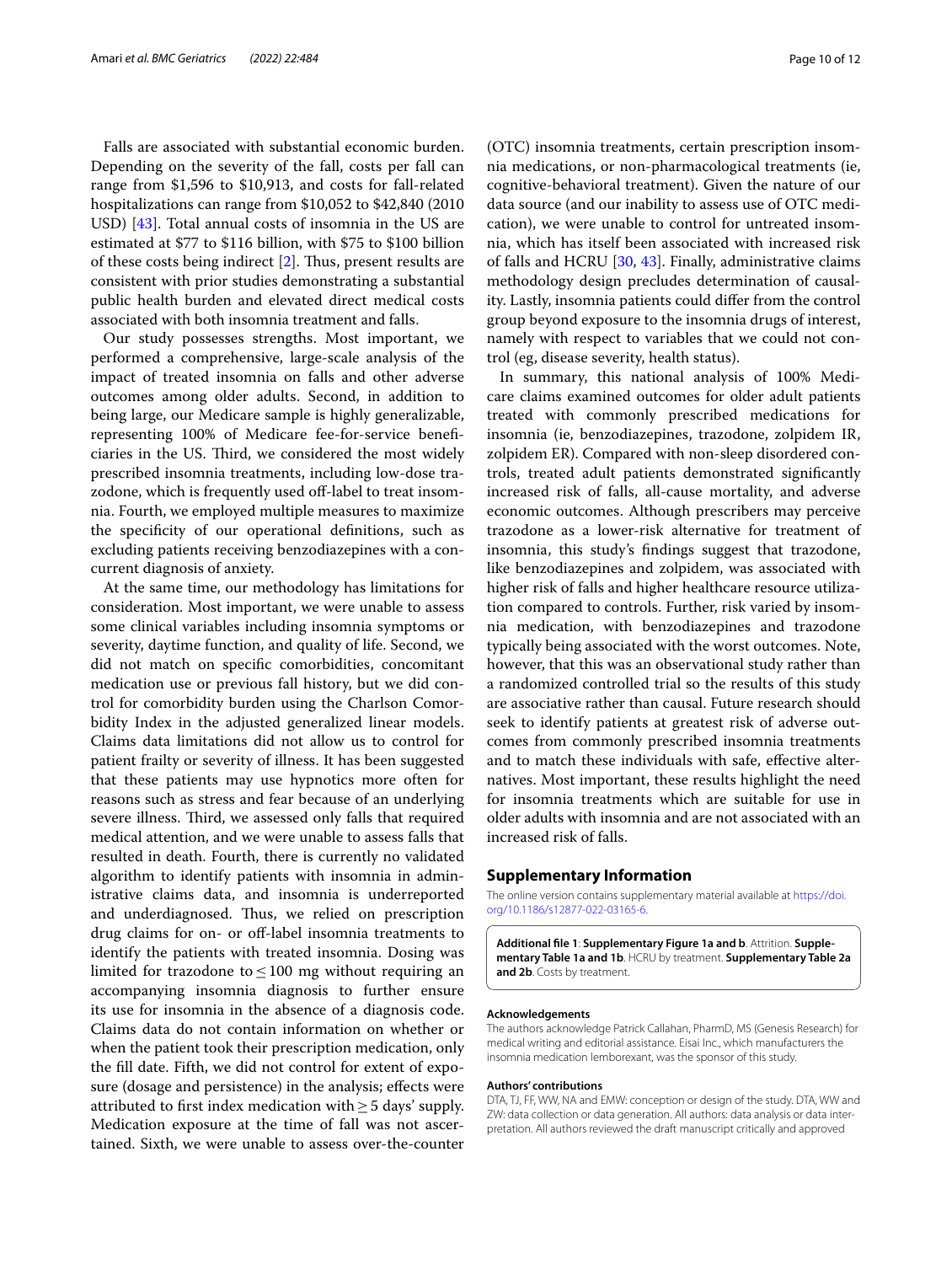the fnal version to be submitted and take accountability for all aspects of the published work.

## **Funding**

This study was sponsored by Eisai Inc. The sponsor participated in the design of the study, in conducting the study, in data collection, in interpretation of the data, and in the preparation, review and approval of the manuscript.

#### **Availability of data and materials**

The data used in this study are available from the Centers for Medicare and Medicaid Services (CMS) data warehouse, but restrictions apply to the availability of these data, which were used under license for the current study, and so are not publicly available. Data are, however, available from the corresponding author upon reasonable request and with permission of CMS.

#### **Declarations**

#### **Ethics approval and consent to participate**

This study was determined by Advarra to be exempt from institutional review board review under the U.S. Department of Health and Human Services regulations (IRB # 2018–0054-GR-NJ). This study was conducted using an anonymous, publicly available secondary dataset that meets the US HIPPA requirement. Ethics approval and consent to participate are not applicable for the current study per US 45 Code of Federal Regulations Part 46, human participant protection regulations, and Protections of Human Subjects. This study was conducted in accordance with the principles of the Declaration of Helsinki and its later amendments.

#### **Consent for publication**

Not applicable.

#### **Competing interests**

EMW received compensation for consulting on this study. EMW's institution has received research funding from the AASM Foundation, US DoD, Merck, ResMed and ResMed Foundation. EMW has served as a scientifc consultant to DayZz, Eisai, Merck, and Purdue, and is an equity shareholder in WellTap. TJ, FF and NA are employees of Eisai, Inc. DTA, WW and ZW are employees of Genesis Research, which received compensation for conducting this study.

#### **Author details**

<sup>1</sup>Genesis Research, 111 River Street, Ste 1120, Hoboken, NJ 07030, USA. <sup>2</sup>Eisai, Inc., 200 Metro Blvd., Nutley, NJ 07110, USA.<sup>3</sup> University of Maryland Sleep Disorders Center, 100 N. Greene St, 2nd Floor, Baltimore, MD 21201, USA.

## Received: 10 July 2021 Accepted: 23 May 2022<br>Published online: 04 June 2022

#### **References**

- <span id="page-10-0"></span>1. Bergen G, Stevens MR, Burns ER. Falls and fall injuries among adults aged >/=65 Years - United States, 2014. MMWR Morb Mortal Wkly Rep. 2016;65(37):993–8.
- <span id="page-10-1"></span>2. Heinrich S, Rapp K, Rissmann U, Becker C, König HH. Cost of falls in old age: a systematic review. Osteoporos Int. 2010;21(6):891–902.
- <span id="page-10-2"></span>3. Croke L. Beers criteria for inappropriate medication use in older patients: an update from the AGS. Am Fam Physician. 2020;101(1):56–7.
- <span id="page-10-3"></span>4. American Psychiatric Association. Diagnostic and Statistical Manual of Mental Disorders. 5th ed. Arlington: American Psychiatric Publishing; 2013.
- <span id="page-10-4"></span>5. Roy AN, Smith M. Prevalence and cost of insomnia in a state Medicaid fee-for-service population based on diagnostic codes and prescription utilization. Sleep Med. 2010;11(5):462–9.
- <span id="page-10-5"></span>6. Bertisch SM, Herzig SJ, Winkelman JW, Buettner C. National use of prescription medications for insomnia: NHANES 1999–2010. Sleep. 2014;37(2):343–9.
- <span id="page-10-6"></span>7. Atkin T, Comai S, Gobbi G. Drugs for insomnia beyond benzodiazepines: pharmacology, clinical applications, and discovery. Pharmacol Rev. 2018;70(2):197–245.
- <span id="page-10-7"></span>8. Mokhar A, Tillenburg N, Dirmaier J, Kuhn S, Härter M, Verthein U. Potentially inappropriate use of benzodiazepines and z-drugs in the older population—analysis of associations between long-term use and patient-related factors. PeerJ. 2018;6:e4614.
- <span id="page-10-8"></span>9. American Geriatrics Society. American geriatrics society 2019 updated AGS beers criteria® for potentially inappropriate medication use in older adults. J Am Geriatr Soc. 2019;67(4):674–94.
- <span id="page-10-9"></span>10. Sateia MJ, Buysse DJ, Krystal AD, Neubauer DN, Heald JL. clinical practice guideline for the pharmacologic treatment of chronic insomnia in adults: an American Academy of sleep medicine clinical practice guideline. J Clin Sleep Med : JCSM. 2017;13(2):307–49.
- <span id="page-10-10"></span>11. Newton R. The side efect profle of trazodone in comparison to an active control and placebo. J Clin Psychopharmacol. 1981;1:89S-93S.
- <span id="page-10-11"></span>12. Jaffer KY, Chang T, Vanle B, et al. Trazodone for insomnia: a systematic review. Innov Clin Neurosci. 2017;14(7–8):24–34.
- <span id="page-10-12"></span>13. Wong J, Murray Horwitz M, Bertisch SM, Herzig SJ, Buysse DJ, Toh S. Trends in dispensing of zolpidem and low-dose trazodone among commercially insured adults in the United States, 2011–2018. JAMA. 2020;324(21):2211.
- <span id="page-10-13"></span>14. Maust DT, Blow FC, Wiechers IR, Kales HC, Marcus SC. National trends in antidepressant, benzodiazepine, and other sedative-hypnotic treatment of older adults in psychiatric and primary care. J Clin Psychiatry. 2017;78(4):e363–71.
- 15. Ford ES, Wheaton AG, Cunningham TJ, Giles WH, Chapman DP, Croft JB. Trends in outpatient visits for insomnia, sleep apnea, and prescriptions for sleep medications among US adults: fndings from the national ambulatory medical care survey 1999–2010. Sleep. 2014;37(8):1283–93.
- <span id="page-10-24"></span>16. Albrecht JS, Wickwire EM, Vadlamani A, Scharf SM, Tom SE. Trends in insomnia diagnosis and treatment among Medicare benefciaries, 2006–2013. Am J Geriatr Psychiatry. 2019;27(3):301–9.
- 17 Aschkenasy MT, Rothenhaus TC. Trauma and falls in the elderly. Emerg Med Clin North Am. 2006;24(2):413–32, vii.
- <span id="page-10-14"></span>18 Binder S. Injuries among older adults: the challenge of optimizing safety and minimizing unintended consequences. Inj Prev. 2002;8(Suppl 4):Iv2-4.
- <span id="page-10-15"></span>19. SGIM. Medicare Claims Data. Available at: [https://www.sgim.org/](https://www.sgim.org/communities/research/dataset-compendium/medicare-claims-data) [communities/research/dataset-compendium/medicare-claims-data.](https://www.sgim.org/communities/research/dataset-compendium/medicare-claims-data)
- <span id="page-10-16"></span>20. U.S. Bureau of Labor Statistics. Measuring Price Change in the CPI: Medical care. Available at: [https://www.bls.gov/cpi/factsheets/medic](https://www.bls.gov/cpi/factsheets/medical-care.htm) [al-care.htm](https://www.bls.gov/cpi/factsheets/medical-care.htm). Accessed August 26th.
- <span id="page-10-17"></span>21. Charlson ME, Pompei P, Ales KL, MacKenzie CR. A new method of classifying prognostic comorbidity in longitudinal studies: development and validation. J Chronic Dis. 1987;40(5):373–83.
- <span id="page-10-18"></span>22. Schroeck JL, Ford J, Conway EL, et al. Review of safety and efficacy of sleep medicines in older adults. Clin Ther. 2016;38(11):2340–72.
- <span id="page-10-19"></span>23. Macri JC, Iaboni A, Kirkham JG, et al. Association between antidepressants and fall-related injuries among long-term care residents. Am J Geriatr Psychiatry. 2017;25(12):1326–36.
- <span id="page-10-20"></span>24. Bronskill SE, Campitelli MA, Iaboni A, et al. Low-dose trazodone, benzodiazepines, and fall-related injuries in nursing homes: a matchedcohort study. J Am Geriatr Soc. 2018;66(10):1963–71.
- <span id="page-10-21"></span>25. Roth AJ, McCall WV, Liguori A. Cognitive, psychomotor and polysomnographic efects of trazodone in primary insomniacs. J Sleep Res. 2011;20(4):552–8.
- <span id="page-10-22"></span>26. Bayer AJ, Pathy MS, Ankier SI. Pharmacokinetic and pharmacodynamic characteristics of trazodone in the elderly. Br J Clin Pharmacol. 1983;16(4):371–6.
- <span id="page-10-23"></span>27. Cauley JA, Hovey KM, Stone KL, et al. Characteristics of Self-Reported Sleep and the Risk of Falls and Fractures: The Women's Health Initiative (WHI). J Bone Miner Res. 2019;34(3):464–74.
- 28. Chen TY, Lee S, Buxton OM. A Greater Extent of Insomnia Symptoms and Physician-Recommended Sleep Medication Use Predict Fall Risk in Community-Dwelling Older Adults. Sleep. 2017;40(11).
- 29. Zhang Y, Cifuentes M, Gao X, Amaral G, Tucker KL. Age- and genderspecifc associations between insomnia and falls in Boston Puerto Rican adults. Qual Life Res. 2017;26(1):25–34.
- <span id="page-10-25"></span>30. Avidan AY, Fries BE, James ML, Szafara KL, Wright GT, Chervin RD. Insomnia and hypnotic use, recorded in the minimum data set, as predictors of falls and hip fractures in Michigan nursing homes. J Am Geriatr Soc. 2005;53(6):955–62.